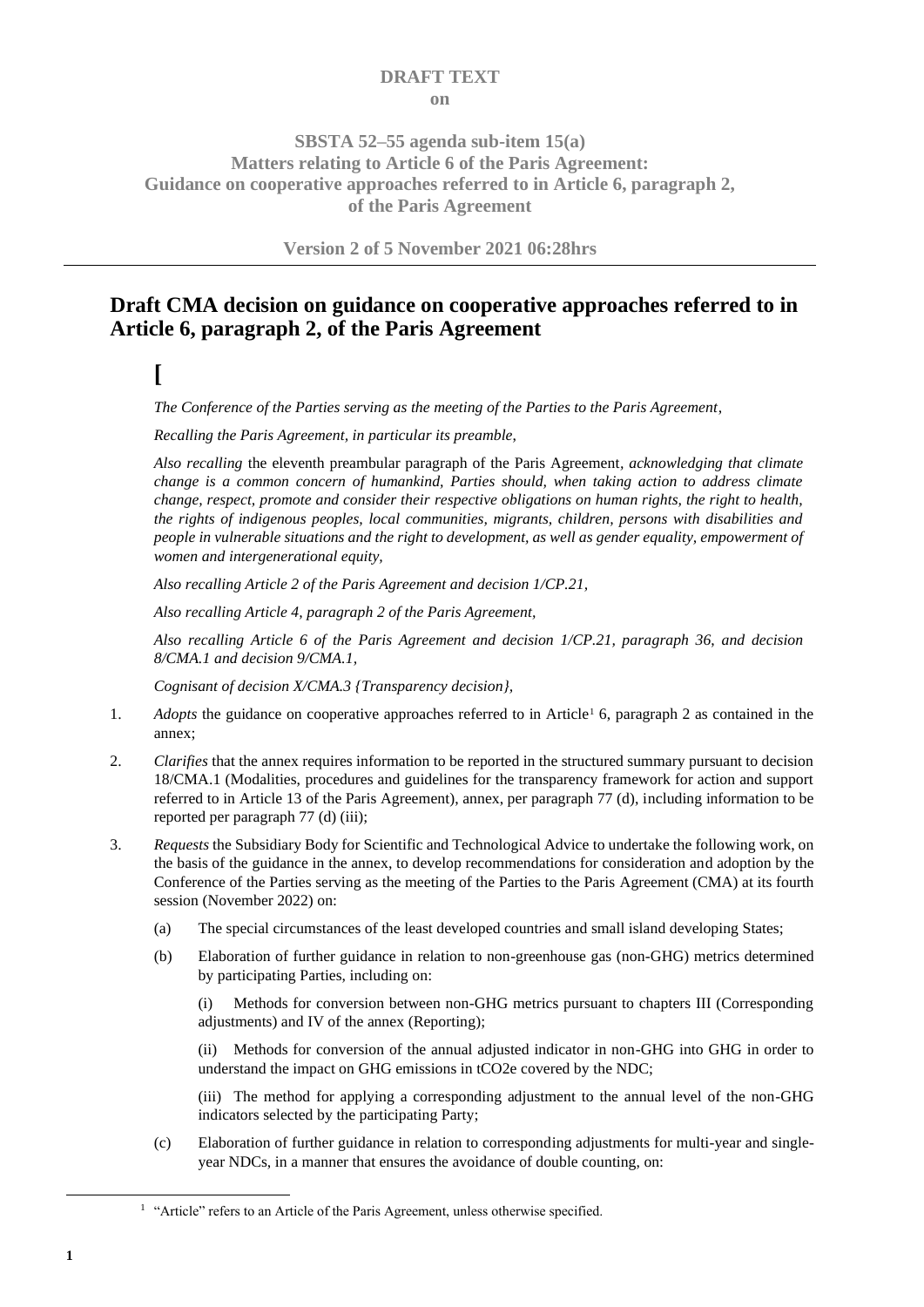(i) Methods for establishing a trajectory, trajectories or budgets and for averaging, including with respect to relevant indicators and for calculating cumulative emissions by sources and removals by sinks and including guidance to ensure representativeness, in particular for averaging;

(ii) The relevant year of application of the corresponding adjustment (for example, year of generation of the mitigation outcome or year of first transfer, and/or year of use);

(iii) The completion of corresponding adjustments consistent with chapter III of the annex in respect of each NDC implementation period in order to ensure accuracy of the assessment required pursuant to paragraph 22 (l) of the annex;

(iv) [Elaboration of how chapter III.B paragraph 11 of the annex (Application of corresponding adjustments) may be implemented;]

- (d) [Cooperative approaches involving anthropogenic removal enhancements, including appropriate monitoring, reporting, accounting for removal enhancements addressing reversals, avoidance of leakage, and avoidance of other negative environmental and social impacts];
- (e) [Implementation of the limits set out in][and][Elaboration of any further limits that may be required pursuant to] chapter III.E of the annex (Limits to the transfer and use of ITMOs), including by:

(i) For first transferring Parties, ensuring it does not exceed a maximum level of first transfers of ITMOs;

(ii) For using Parties, ensuring it does not exceed a maximum level of use of ITMOs within a given NDC implementation period, if applicable;

(iii) For first transferring and using Parties, ensuring that the creation and use of ITMOs does not lead to negative environmental impacts;

(iv) For first transferring and using Parties, ensuring that the creation and use of ITMOs does not lead to negative social impacts;

(v) For first transferring and using Parties, ensuring that the creation and transfer of ITMOs takes into account the need to avoid fluctuation in prices;

(vi) In the case of baseline and crediting activities that generate ITMOs, apply methodologies for baseline setting that are conservative, transparent and aligns to transferring and using Parties NDCs, if applicable, ensuring that the activity encourages ambition over time, broad participation and avoids leakage;]

- (f) Consideration of whether ITMOs could include emissions avoidance;
- 4. *Invites* submissions from Parties on options for the outlines for the information required pursuant to chapter IV of the annex (Reporting), by 31 March 2022;
- 5. *Requests* the secretariat to organize a technical workshop, ensuring broad participation of Parties, to develop options for the outlines for the information required pursuant to chapter IV of the annex (Reporting), including the agreed electronic format referred to in chapter IV.B of the annex (Annual information), on the basis of the information in those chapters, for consideration by the SBSTA at its 56<sup>th</sup> session (June 2022);
- 6. *Requests* the Subsidiary Body for Scientific and Technological Advice to develop outlines for the information required pursuant to chapter [IV](#page-6-0) of the annex (Reporting), including the agreed electronic format referred to in chapter IV.B of the annex (Annual information), on the basis of the submissions referred to in paragraph 4 and taking into account the options developed pursuant to paragraph 5 above for consideration and adoption by the CMA at its fourth session (November 2022);
- 7. *Also requests* the Subsidiary Body for Scientific and Technological Advice to develop recommendations for guidelines for the reviews pursuant to chapter V of the annex (Review), including in relation to the Article 6 technical expert review team, in a manner that minimizes the burden on Parties and the secretariat, for consideration and adoption by the CMA at its fourth session (November 2022) that include:
	- (a) Provisions ensuring that the review assesses consistency of the information provided on the cooperative approach with the annex;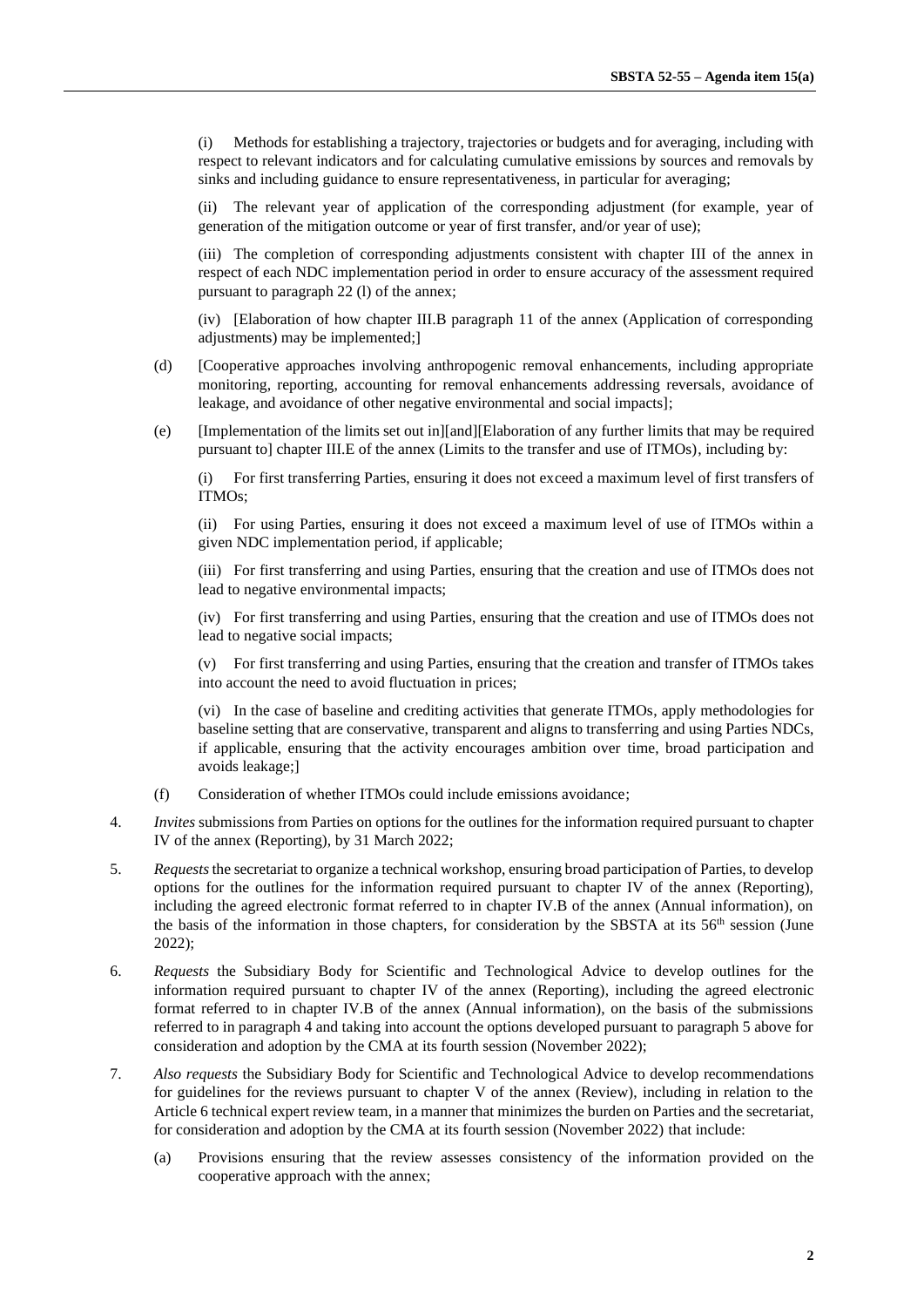- (b) That reviews are desk reviews or centralized reviews (per the descriptions in paragraphs 154 and 153 of the annex to decision 18/CMA.1) and are conducted at regular intervals each year;
- (c) That the reviews ensure consistency between the reporting of all of the Parties participating in a cooperative approach, in respect of that cooperative approach;
- (d) That reviews specify recommended action to be taken when inconsistencies are identified, and provide how a Party may respond to those recommendations;
- (e) The composition of the Article 6 technical expert review team, how the team interacts with the participating Party when undertaking the review, the implications of paragraph 176, annex to decision 18/CMA.1 in respect of composition of Article 13 review teams, and the training programme for the Article 6 technical experts;
- (f) Coordination of the Article 6 technical expert review with the technical expert review referred to in chapter VII of the annex to decision 18/CMA.1, including ensuring that Article 6 technical expert reviews in a given review cycle are completed in advance of and the relevant reports are provided to the technical expert review referred to in chapter VII of the annex to decision 18/CMA.1;
- 8. *Invites* submissions from Parties on options for implementing the infrastructure requirements referred to in chapter VI of the annex (recording and tracking), by 31 March 2022;
- 9. *Also requests* the secretariat to organize a technical workshop, ensuring broad participation of Parties to develop options for implementing the infrastructure requirements, including registries, the international registry, the Article 6 database and the centralized accounting and reporting platform referred to in chapter VI of the annex (recording and tracking) for consideration by the SBSTA at its  $56<sup>th</sup>$  session (June 2022);
- 10. *Requests* the Subsidiary Body for Scientific and Technological Advice, on the basis of the submissions referred to in paragraph 8 above and taking into account the options developed pursuant to paragraph 9 above to make recommendations relating to infrastructure, including registries, the international registry, the Article 6 database and the centralized accounting and reporting platform referred to in chapter VI of the annex (Recording and tracking) for consideration and adoption by the CMA at its fourth session (November 2022);
- 11. *Affirms* that the guidance will not infringe on the nationally determined nature of NDCs;
- 12. *Requests* the secretariat to design and, following consultation with interested Parties, implement a capacitybuilding programme, including through its regional collaboration centres, to assist Parties, particularly developing country Parties, intending to participate in cooperative approaches including:
	- (a) To support the development of institutional arrangements in order to engage in cooperative approaches;
	- (b) To assist least developed countries and small island developing States to meet the participation requirements, as set out in chapter II of the annex (Participation);
- 13. *Requests* the secretariat to prepare periodically a compilation and synthesis of the results of the Article 6 technical expert review, including identification of recurring themes and lessons learned, for consideration by the CMA, including in the context of its review of the guidance;
- 14. *Decides* to review the guidance at its tenth session (November 2028) and to complete the review by no later than at its eleventh session (November 2030) in order to coordinate the timing of the review with the review undertaken in accordance with decision 4/CMA.1 paragraph 18;
- 15. *Requests* the Subsidiary Body for Scientific and Technological Advice to commence its work in 2028 to develop recommendations in relation to the review referred to in paragraph 14 above, and *decides* that the relevant work of the Subsidiary Body for Scientific and Technological Advice shall include, but is not limited to:
	- (a) Participation responsibilities in chapter II of the annex (Participation);
	- (b) Implementation of chapter III of the annex (Corresponding adjustments), including consideration of:

(i) By when the guidance should be revised to provide for a single method for application of corresponding adjustments;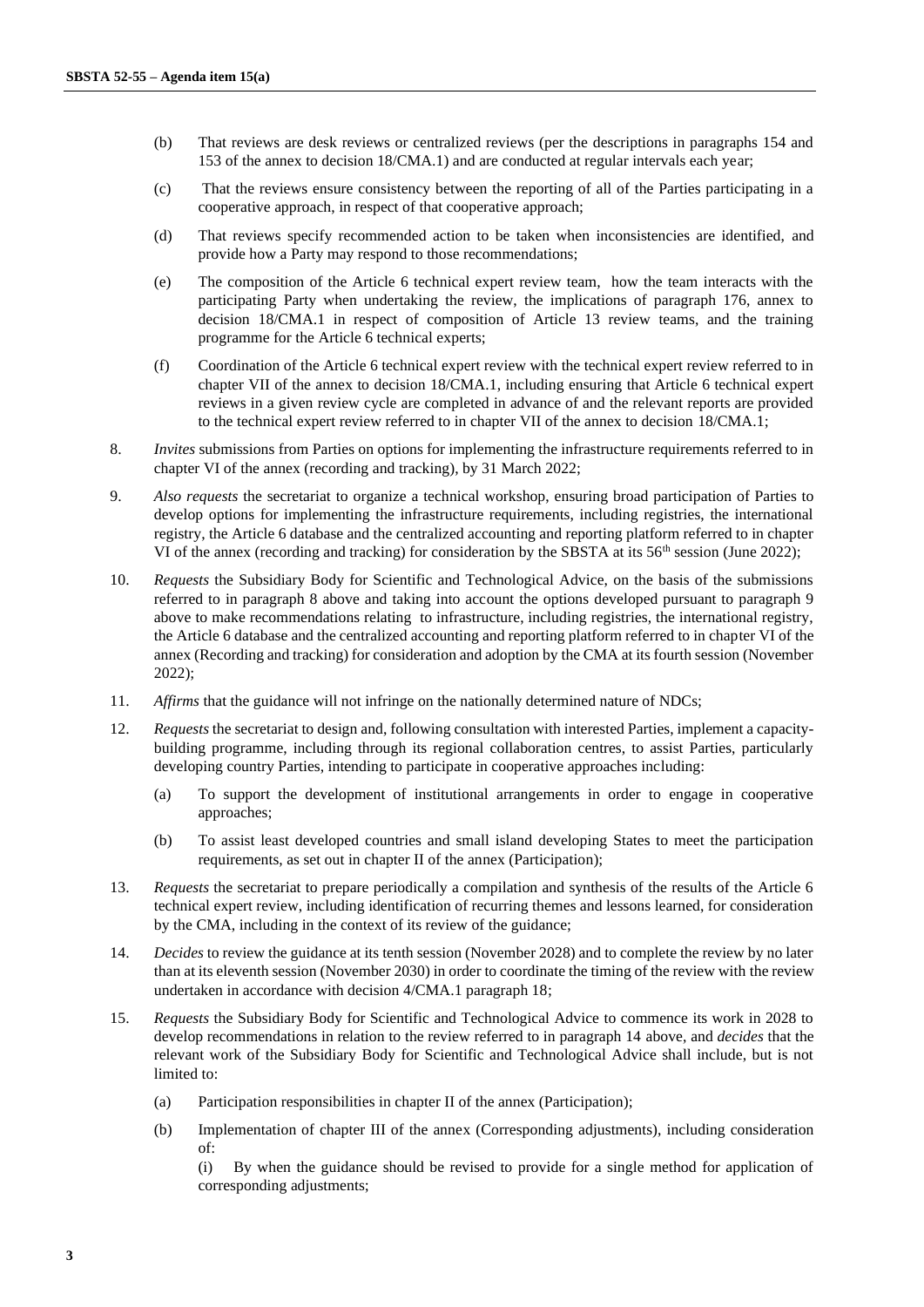- (ii) Other methods in addition to those set out in chapter III.B of the annex (Application of corresponding adjustments);
- (c) Implementation of chapter IV of the annex (Reporting);
- (d) Implementation of chapter V of the annex (Review);
- (e) Consideration of any need for further limits and safeguards in addition to those in chapter III. E of the annex (Limits);
- 16. *Also requests* the secretariat to support the forum on the impact of the implementation of response measures (referred to in paragraph 33 of decision 1/CP.21) in considering way to address negative social or economic impacts, especially on developing country Parties, resulting from activities under Article 6, paragraph 2, as requested by the forum;
- 17. *Requests* the Adaptation Fund to report in its annual reports to the CMA on funding related to participation in cooperative approaches pursuant to paragraph 36 of chapter VII of the annex (Ambition in mitigation and adaptation actions);
- 18. *Takes note* of the estimated budgetary implications of the activities to be undertaken by the secretariat referred to in this decision;
- 19. *Requests* that the actions called for in this decision be undertaken subject to the availability of financial resources;
- 20. *Invites* Parties to make contributions to the Trust Fund for Supplementary Activities for operationalizing the guidance and for supporting workshops referred to in paragraphs 5 and 9 above, and the capacity building programme referred to in paragraph 12 above;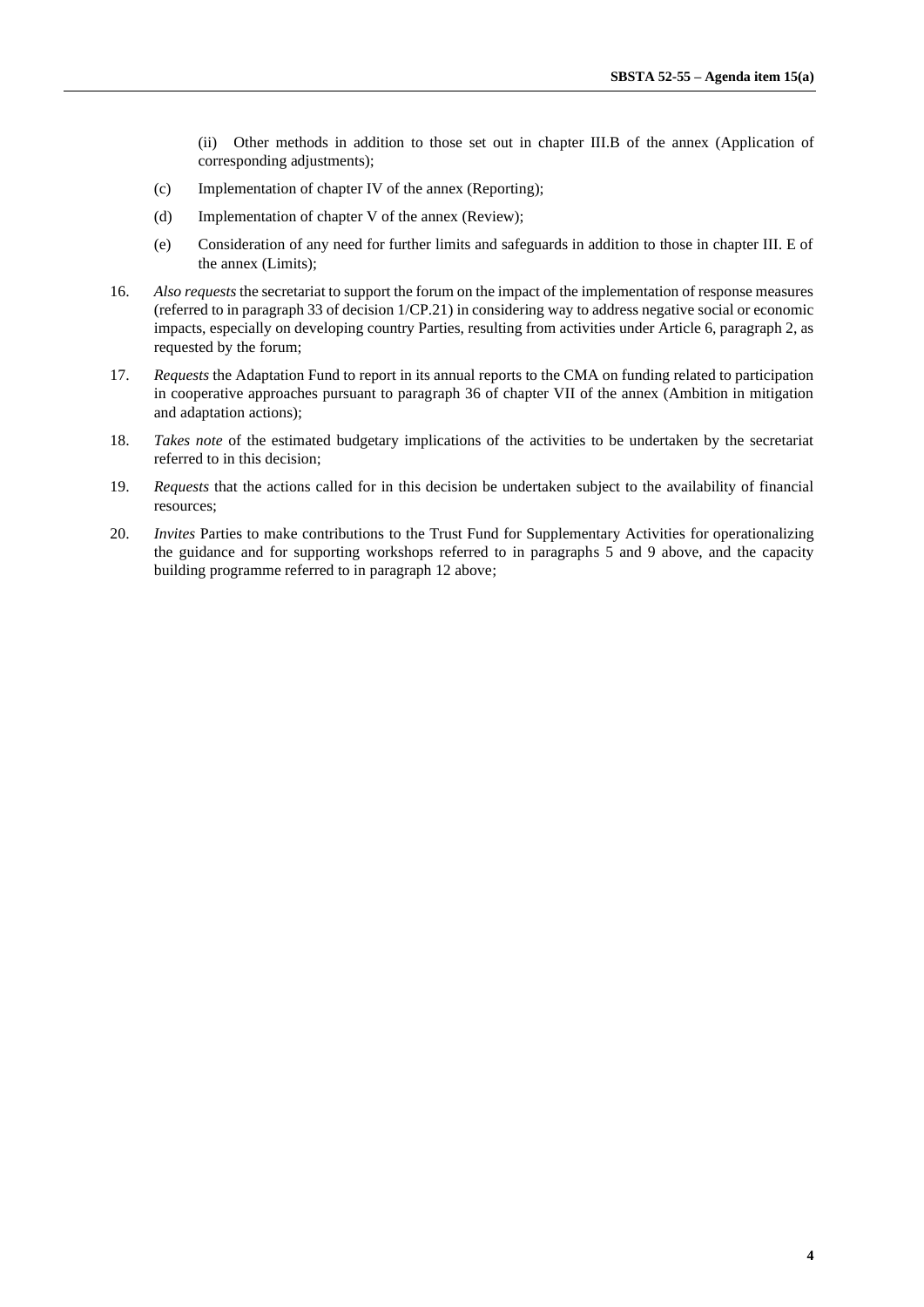## **Annex**

# **Guidance on cooperative approaches referred to in Article 6, paragraph 2, of the Paris Agreement**

## **I. Internationally transferred mitigation outcomes**

- 1. Internationally transferred mitigation outcomes (ITMOs) from a cooperative approach are:
	- (a) Real, verified, and additional;
	- (b) Emission reductions and removals, including mitigation co-benefits resulting from adaptation actions and/or economic diversification plans, or the means to achieve them, when internationally transferred;
	- (c) Measured in metric tonnes of carbon dioxide equivalent (tCO<sub>2</sub> eq) in accordance with the methodologies and metrics assessed by the IPCC and adopted by the CMA or in other nongreenhouse gas (GHG) metrics determined by the participating Parties that are consistent with the nationally determined contributions (NDCs) of the participating Parties;
	- (d) From a cooperative approach referred to in Article<sup>2</sup> 6, paragraph 2, (hereinafter referred to as a cooperative approach) that involves the international transfer of mitigation outcomes authorized for use towards an NDC pursuant to Article 6, paragraph 3 of the Paris Agreement;
	- (e) Generated in respect of or representing mitigation from 2021 onward;
	- (f) Mitigation outcomes authorized by a participating Party for use for international mitigation purposes other than achievement of an NDC or authorized for other purposes as determined by the first transferring participating Party (hereinafter referred to as other international mitigation purposes);
	- (g) 6.4ERs under the mechanism established by Article 6, paragraph 4 when they are internationally transferred.
- 2. A "first transfer" is:
	- (a) The first international transfer of a mitigation outcome authorized by a participating Party for use towards achievement of an NDC;
	- (b) The first transfer of a mitigation outcome authorized by a participating Party for use for other international mitigation purposes.

# **II. Participation**

- 3. Each Party participating in a cooperative approach that involves the use of ITMOs (hereinafter referred as a participating Party) shall ensure that its participation in the cooperative approach and the authorization, transfer and use of ITMOs is consistent with this guidance and relevant decisions of the CMA.
- 4. Each participating Party shall ensure that:
	- (a) It is a Party to the Paris Agreement;
	- (b) It has prepared, communicated and is maintaining an NDC in accordance with Article 4, paragraph 2 and decision 4/CMA.1;
	- (c) It has arrangements in place for authorizing the use of ITMOs towards achievement of NDCs pursuant to Article 6, paragraph 3;
	- (d) It has arrangements in place that are consistent with this guidance and relevant decisions of the CMA, for tracking ITMOs;

<sup>&</sup>lt;sup>2</sup> "Article" refers to an Article of the Paris Agreement, unless otherwise specified.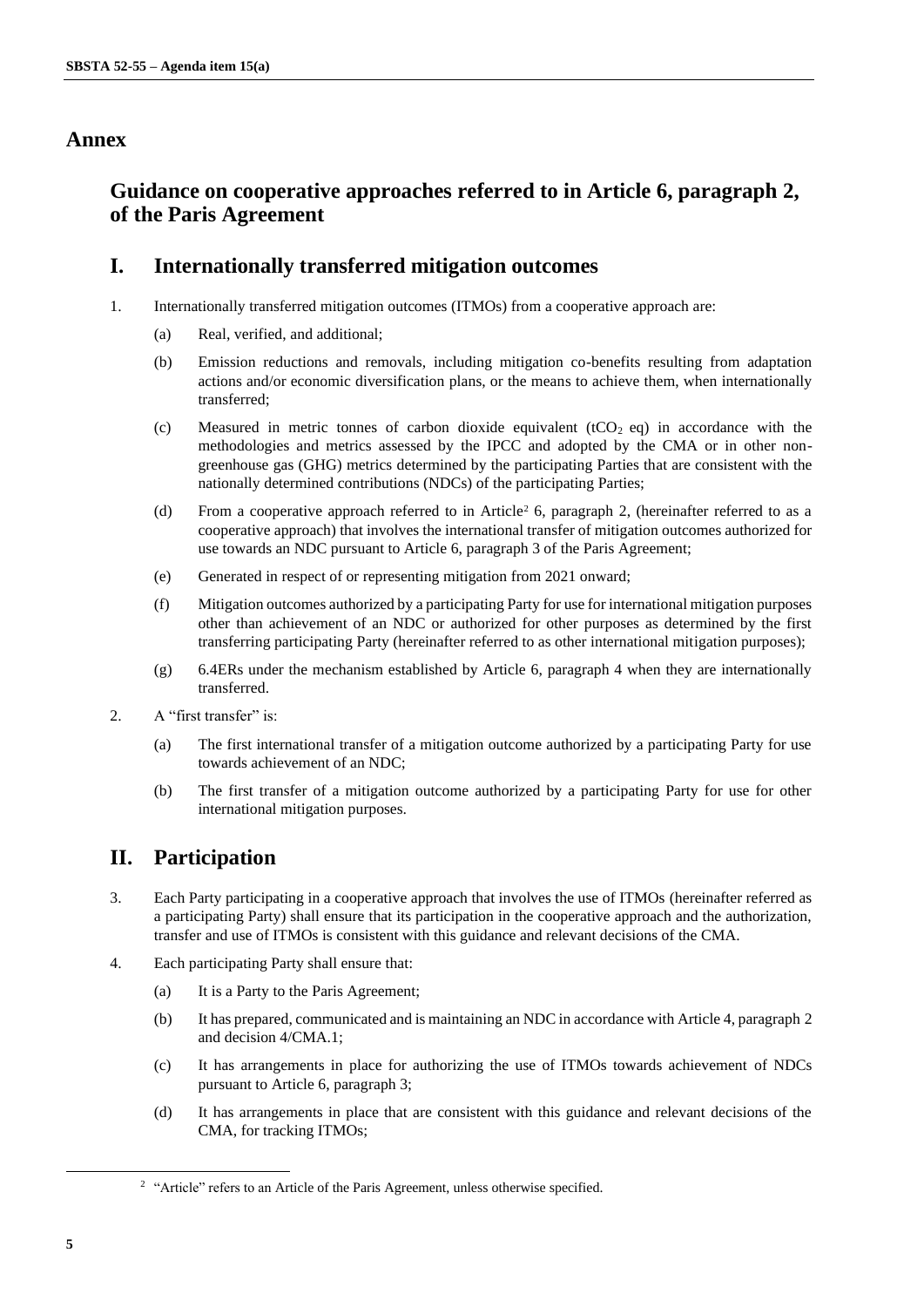- (e) It has provided the most recent national inventory report required in accordance with decision 18/CMA.1;
- (f) Its participation contributes to the implementation of its NDC and long-term low greenhouse gas emission development strategies, if it has one and the long-term goals of the Paris Agreement.
- 5. In relation to the least developed countries and small island developing States, pursuant to Article 4, paragraph 6, their special circumstances shall be recognized where this guidance relates to NDCs, and other aspects of their special circumstances may be recognized in further decisions of the CMA relating to this guidance.

# **III. Corresponding adjustments**

- **A. Internationally transferred mitigation outcome metrics** {*The two paragraphs in this chapter III. A could be consolidated*}
- 6. For ITMOs measured in a non-GHG metric determined by the participating Parties, each participating Party shall apply corresponding adjustments consistent with this guidance and relevant future decisions of the CMA.
- 7. For ITMOs measured in  $tCO<sub>2</sub>$ eq, each participating Party shall apply corresponding adjustments, consistent with this guidance and relevant future decisions of the CMA.

### **B. Application of corresponding adjustments**

- 8. Each participating Party shall apply corresponding adjustments in a manner that ensures: transparency, accuracy, completeness, comparability and consistency; that participation in cooperative approaches does not lead to a net increase in emissions within and between NDC implementation periods; that corresponding adjustments shall be representative and consistent with the participating Party's NDC implementation and achievement. Each participating Party shall apply one of the following methods consistently throughout the NDC implementation period:
	- (a) Where the participating Party has a single-year NDC:
		- (i) Providing a multi-year emissions trajectory, trajectories or budget for the NDC implementation period that is consistent with implementation and achievement of the NDC, and annually applying corresponding adjustments for the total amount of ITMOs first transferred and used for each year in the NDC implementation period;
		- (ii) Calculating the average annual amount of ITMOs first transferred and used over the NDC implementation period, by taking the cumulative amount of ITMOs and dividing by the number of elapsed years in the NDC implementation period and annually applying indicative corresponding adjustments equal to this average amount for each year in the NDC implementation period and applying corresponding adjustments equal to this average amount in the NDC year;
	- (b) Where the participating Party has a multi-year NDC:

Calculating a multi-year emissions trajectory, trajectories or budget for its NDC implementation period that is consistent with the NDC, and annually applying corresponding adjustments for the total amount of ITMOs first transferred and used each year in the NDC implementation period and cumulatively at the end of the NDC implementation period;

9. Each participating Party with an NDC measured in tCO2 eq shall apply corresponding adjustments pursuant to paragraph 8 above, resulting in an emissions balance as referred to in decision 18/CMA.1, [annex paragraph 77 (d) (ii),] reported pursuant to paragraph 22 of this guidance, for each year, by applying corresponding adjustments in the following manner to the anthropogenic emissions by sources and removals by sinks from the sectors and GHG covered by its NDC consistent with this chapter III and relevant future decisions of the CMA: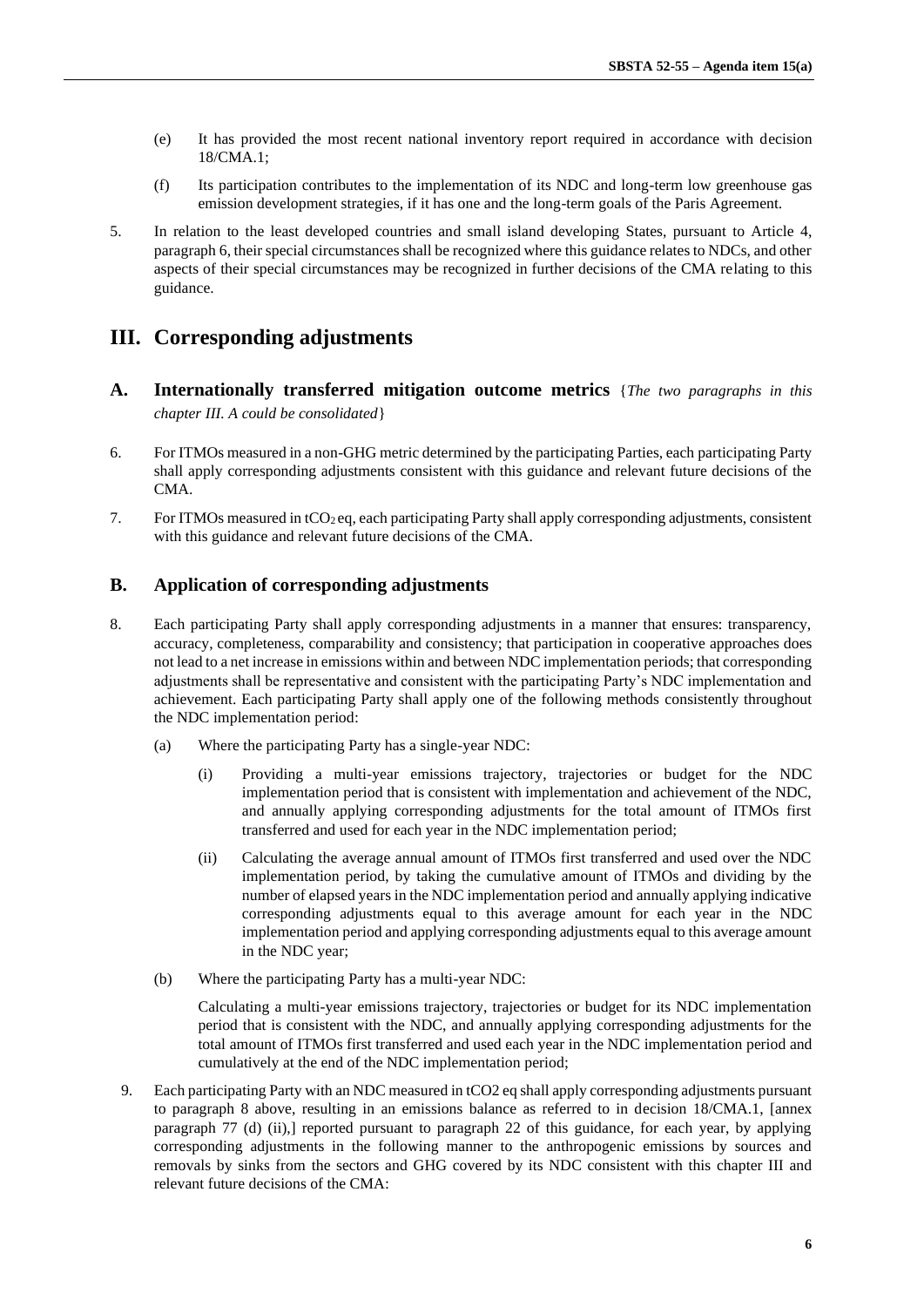- (a) Adding the quantity of ITMOs authorized and first transferred, pursuant to paragraph 8 above;
- (b) Subtracting the quantity of ITMOs used pursuant to paragraph 8 above.
- 10. Each participating Party with an NDC containing non-GHG metrics determined by the participating Parties engaging in a cooperative approach involving ITMOs traded in the same non-GHG metric shall apply corresponding adjustments pursuant to paragraph 8 above, on the basis of ITMOs recorded in a metric specific registry account, to the annual level of the relevant non-GHG indicator that is being used by the Party to track progress towards the implementation and achievement of its NDC and was selected pursuant to paragraph 65, annex to decision 18/CMA.1, consistent with this chapter III and relevant future decisions of the CMA, in the following manner, resulting in an annual adjusted indicator:
	- (a) Subtracting the quantity of ITMOs authorized and first transferred pursuant to paragraph 8 above;
	- (b) Adding the quantity of ITMOs used pursuant to paragraph 8 above;
- 11. [Each participating Party that implements an Article 6, paragraph 4 mechanism activity or a cooperative approach inside a policy or measure included in a portion of its mitigation component of its NDC that is not quantified, shall quantify the emissions resulting from such policy or measure and shall apply a corresponding adjustment only to the anthropogenic emissions by sources and removals by sinks contained in that portion of the mitigation component of the NDC from which mitigation by that cooperative approach or Article 6, paragraph 4 activity is achieved, if internationally transferred.]
- 12. This chapter shall not require a participating Party to update its NDC.

### **C. Sectors and greenhouse gases**

- 13. A participating Party that first transfers ITMOs from emission reductions and removals from sectors and GHGs [and policies and measures] covered by its NDC shall apply corresponding adjustments consistent with this guidance.
- 14. [A participating Party that first transfers ITMOs from emission reductions and removals from sectors and GHGs [and policies and measures] that are not covered by its NDC shall apply corresponding adjustments consistent with this guidance.]

#### **D. [Other international mitigation purposes**

15. Where a participating Party authorizes the use of mitigation outcomes for other international mitigation purposes, it shall apply a corresponding adjustment, for the first transfer of such mitigation outcomes consistent with this guidance.

### **E. Limits to the transfer and use of internationally transferred mitigation outcomes**

16. Each participating Party shall ensure that the use of cooperative approaches does not lead to a net increase in emissions of participating Parties within and between NDC implementation periods and shall ensure transparency, accuracy, consistency, completeness and comparability in tracking progress in implementation and achievement of its NDC by applying the limits set out in further guidance by the CMA.

## <span id="page-6-0"></span>**IV. Reporting**

### **A. Initial report**

17. Each participating Party shall submit an Article 6, paragraph 2 initial report (initial report) no later than authorisation or initial first transfer of ITMOs from a cooperative approach and where practical, in conjunction with the next biennial transparency report due pursuant to decision 18/CMA.1 for the period of NDC implementation. The initial report shall contain comprehensive information to: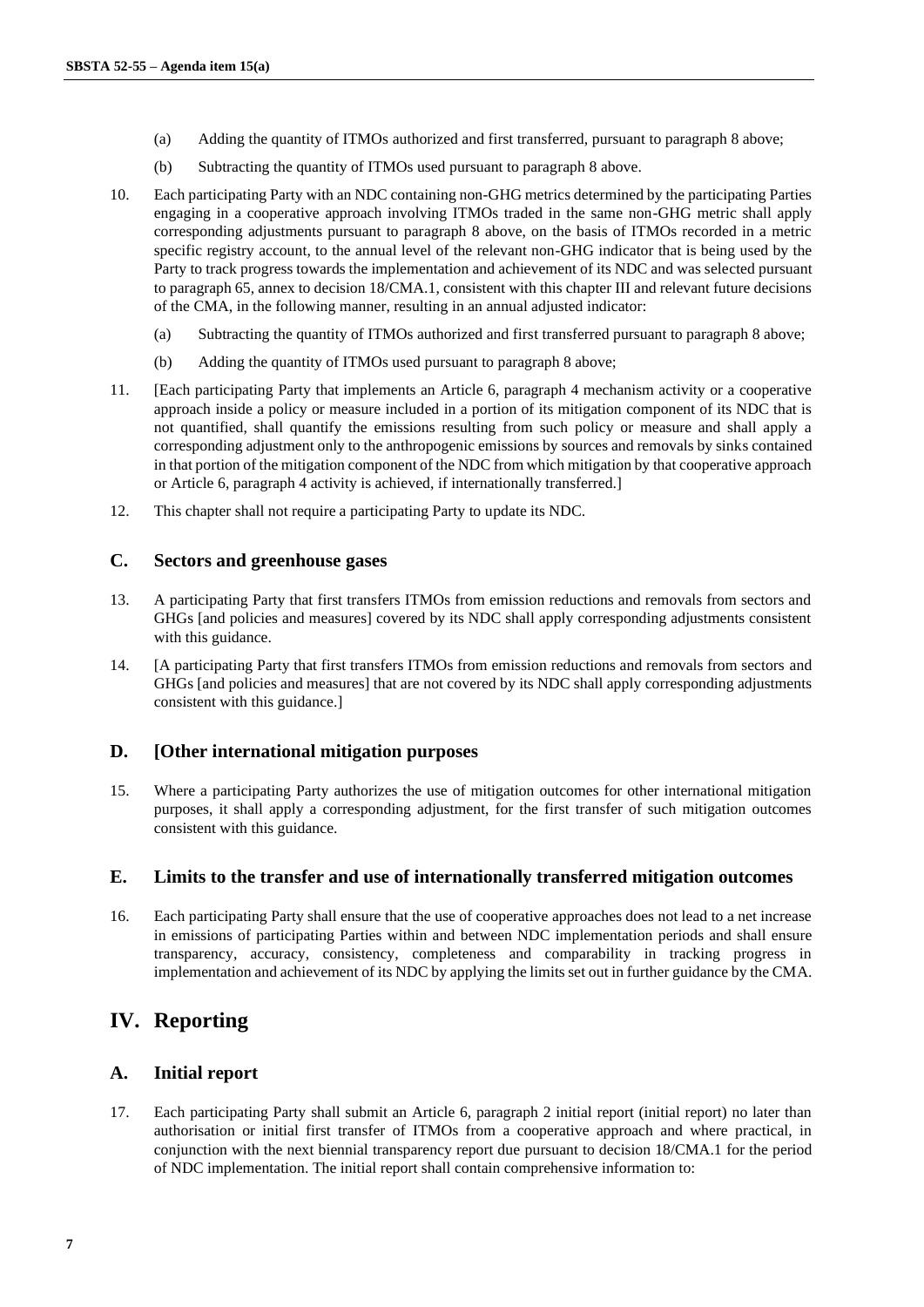- (a) Demonstrate that the participating Party fulfils the participation responsibilities referred to in chapter II above (Participation);
- (b) Provide, where the participating Party has not yet submitted a biennial transparency report, the information referred to in paragraph 64 of the annex to decision 18/CMA.1;
- (c) Communicate the ITMO metrics and the method for applying corresponding adjustments for multior single year NDCs that will be applied consistently throughout the period of NDC implementation and describe the method, where the method is a multi-year emissions trajectory, trajectories or budget;
- (d) Quantify the Party's mitigation information in its NDC in tCO<sub>2</sub> eq, including the sectors, sources, GHGs and time periods covered by the NDC, the reference level of emissions and removals for the relevant year or period, and the target level for its NDC; or where this is not possible, provide the methodology for the quantification of the NDC in  $tCO<sub>2</sub>$ eq;
- (e) Quantify the NDC, or that portion of its NDC, in a non-GHG metric determined by each participating Party, if applicable;
- (f) [Quantify emissions resulting from the policy or the measure in the portion of the mitigation component of the NDC from which mitigation by the cooperative approach or Article 6, paragraph 4 activity is achieved];
- (g) Provide, for each cooperative approach, a copy of the authorization by the participating Party, a description of the approach, its duration, the expected mitigation for each year of its duration, and the participating Parties involved;
- (h) Describe how each cooperative approach ensures environmental integrity, including:
	- (i) That there is no net increase in global emissions within the between NDC implementation periods, through robust, transparent governance and the quality of mitigation outcomes, including through conservative reference levels, baselines set in a conservative way and below 'business-as-usual' emission projections (including by taking into account all existing policies and addressing potential leakage);
	- (ii) By minimizing the risk of non-permanence of mitigation across several NDC periods and how when reversals of emissions removals occur, the cooperative approach will ensure that these are addressed in full;
- (i) Describe how each cooperative approach will:
	- (i) Minimize and where possible, avoid negative and social economic impacts;
	- (ii) Reflect the eleventh preambular paragraph of the Paris Agreement, "Acknowledging that climate change is a common concern of humankind, Parties should, when taking action to address climate change, respect, promote and consider their respective obligations on human rights, the right to health, the rights of indigenous peoples, local communities, migrants, children, persons with disabilities and people in vulnerable situations and the right to development, as well as gender equality, empowerment of women and intergenerational equity";
	- (iii) Be consistent with the sustainable development objectives of the Party, noting national prerogatives;
	- (iv) [Apply any limits set out in further guidance from the CMA pursuant to chapter III.E above (Limits to the transfer and use of internationally transferred mitigation outcomes)];
	- (v) [Contribute to adaptation financing [through a share of proceeds] pursuant to chapter VII (Ambition in mitigation and adaptation actions) [, if applicable]];
	- (vi) [Deliver overall mitigation in global emissions pursuant to chapter VII (Ambition in mitigation and adaptation actions) [, if applicable].]
- 18. For each further cooperative approach, each participating Party shall submit the information referred to in paragraph 17 (g) to (i) above in an updated initial report and for inclusion in the centralized accounting and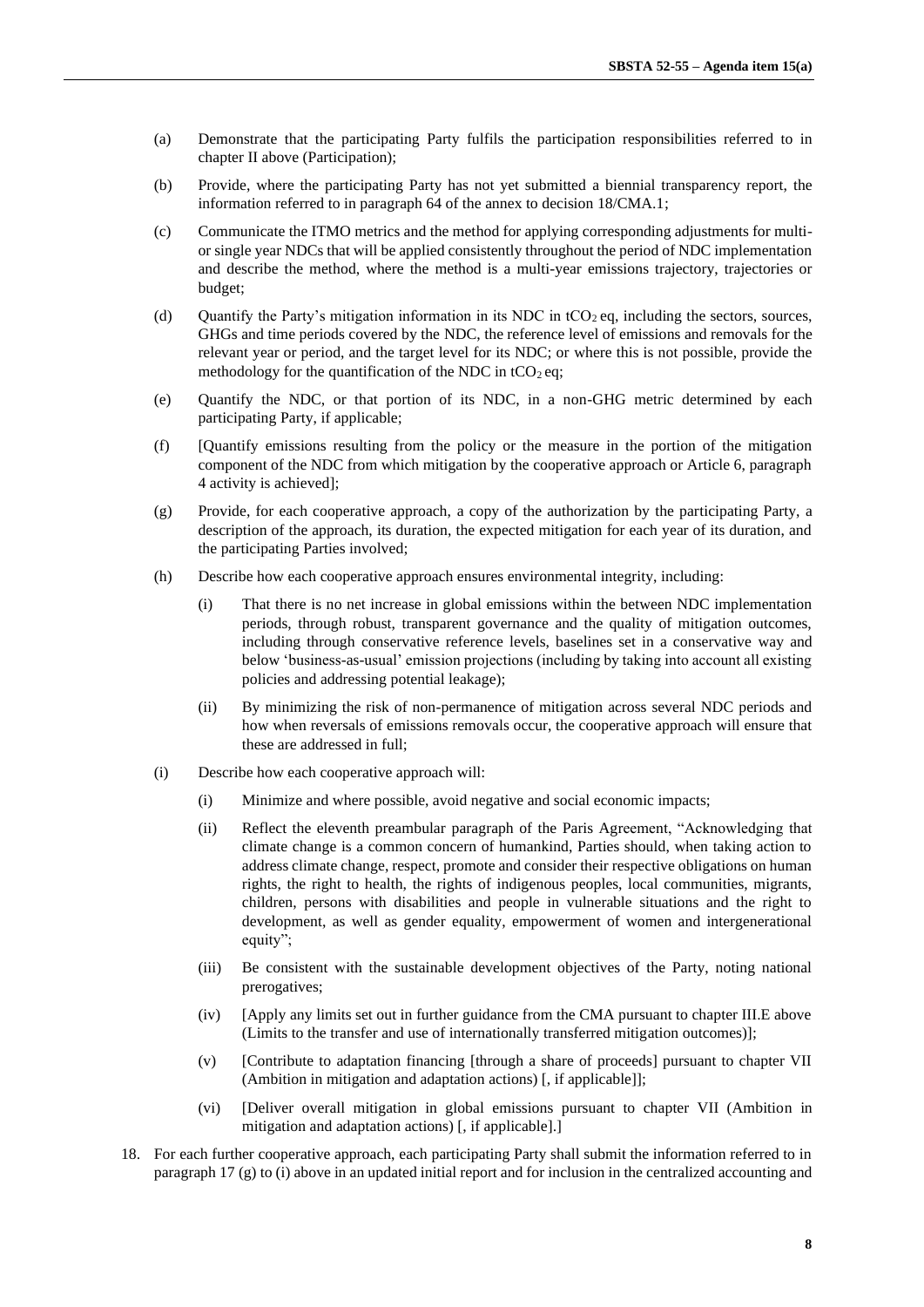reporting platform referred to in chapter VI.C below (Centralized accounting and reporting platform) and include it in the next due biennial transparency report.

### **B. Annual information**

- 19. Each participating Party shall, on an annual basis by no later than 31 March of the following year and in an agreed electronic format, submit for recording in the Article 6 database as referred to in chapter VI.B below (Article 6 database):
	- (a) Annual information on: authorization of ITMOs for use towards achievement of NDCs, authorization of ITMOs for use towards other international mitigation purposes, first transfer, transfer, acquisition, holdings, cancellation, [[voluntary][mandatory] cancellation of mitigation outcomes or ITMOs towards [overall mitigation in global emissions,][as a contribution to adaptation finance [through a share of proceeds]] use towards NDCs, voluntary cancellation, [and ITMOs transferred as a contribution to[adaptation finance [through a share of proceeds]];
	- (b) In respect of the above, the cooperative approach, the other international mitigation purpose [authorized by the Party], the first transferring participating Party, the using participating Party, the year in which the mitigation occurred, the sector and activity type, and the unique serial numbers.

### **C. Regular information**

- 20. Each participating Party shall include [as an annex to] its biennial transparency reports that are submitted in accordance with paragraph 10(b), annex, decision 18/CMA.1 and no later than 31 December of the relevant year, the following information in relation to its participation in cooperative approaches:
	- (a) How it is fulfilling the participation responsibilities referred to in chapter II above (Participation);
	- (b) Updates to the information provided in its initial report per chapter IV (A) above, and any previous biennial transparency reports [for any information that is not included in the biennial transparency report pursuant to paragraph 64, annex, decision 18/CMA.1];
	- (c) Authorizations and information on its authorization(s) of use of ITMOs towards achievement of NDCs and authorization for use for other international mitigation purposes, including any changes to earlier authorizations, pursuant to Article 6, paragraph 3;
	- (d) How corresponding adjustments undertaken in the latest reporting period, pursuant to chapter III above (Corresponding adjustments) ensure that double counting is avoided in accordance with paragraph 36, of decision 1/CP.21, are representative of progress towards implementation and achievement of its NDC, and how those corresponding adjustments ensure that participation in cooperative approaches does not lead to a net increase in emissions within and between NDC implementation periods;
	- (e) How it has ensured that ITMOs used towards achievement of its NDC or mitigation outcome(s) authorized for use or used for other international mitigation purposes, will not be further transferred, further cancelled or otherwise used.
- 21. Each participating Party shall also include, as an annex to its biennial transparency reports that are submitted in accordance with paragraph 10 (b), annex, decision 18/CMA.1, the following information on how each cooperative approach in which it participates:
	- (a) Contributes to the mitigation of GHGs and the implementation of its NDC;
	- (b) Ensures environmental integrity, including:
		- (i) That there is no net increase in global emissions within and between NDC implementation periods;
		- (ii) Through robust, transparent governance and the quality of mitigation outcomes, including through conservative reference levels, baselines set in a conservative way and below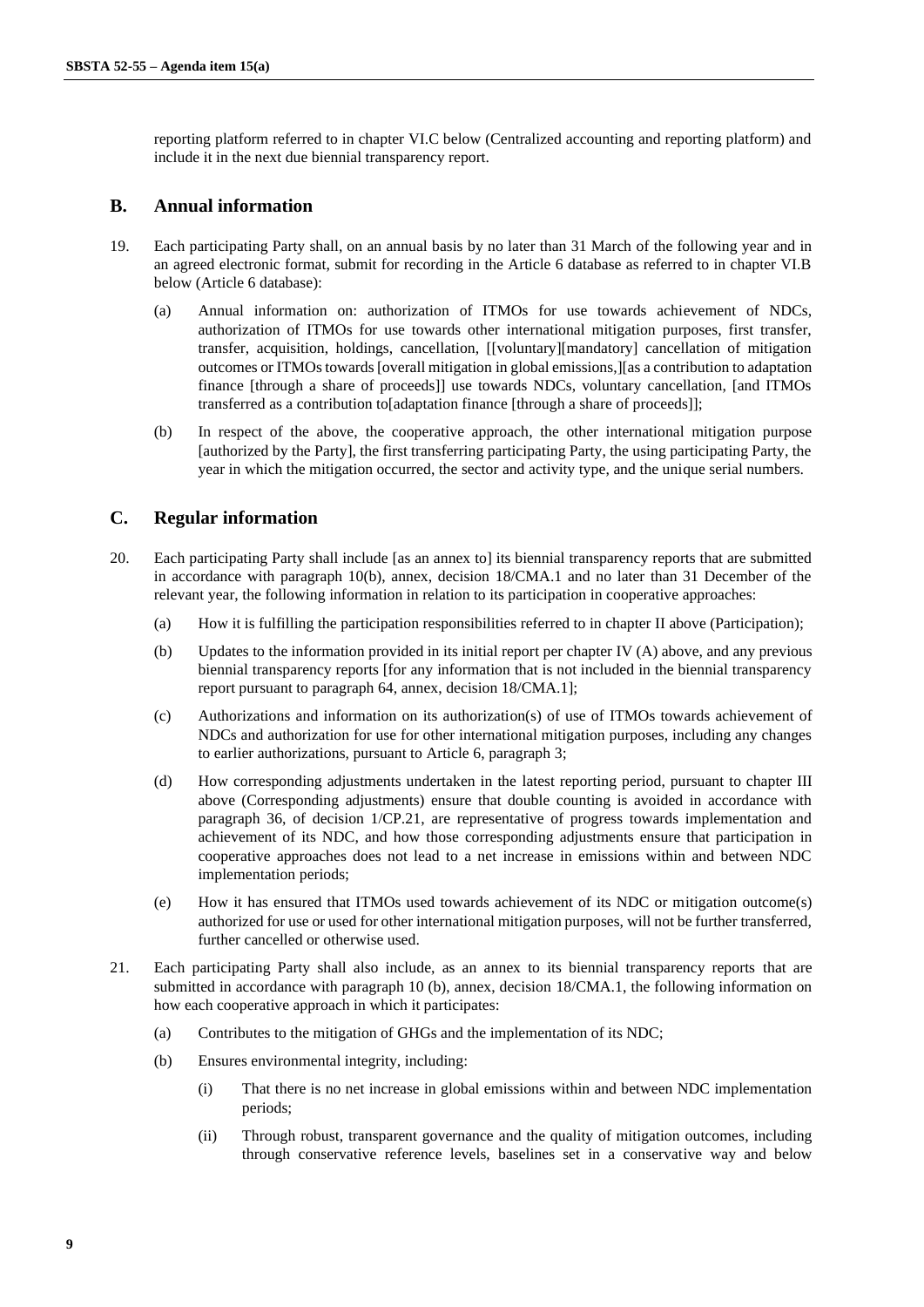'business-as-usual' emission projections (including by taking into account all existing policies and addressing uncertainties in quantification and potential leakage); and

- (iii) By minimizing the risk of non-permanence of mitigation across several NDC periods and when reversals of emissions removals occur, ensuring that these are addressed in full;
- (c) Where a mitigation outcome is measured and transferred in  $tCO<sub>2</sub>$  eq, provides for the measurement of mitigation outcomes in accordance with the methodologies and metrics assessed by the IPCC and adopted by the CMA;
- (d) Where a mitigation outcome is measured and transferred in a non-GHG metric determined by the participating Parties, the information required by relevant future decisions of the CMA;
- (e) Provides for, as applicable, the measurement of mitigation co-benefits resulting from adaptation actions and/or economic diversification plans;
- (f) Minimizes and where possible avoids negative social and economic impacts;
- (g) Reflects the eleventh preambular paragraph of the Paris Agreement, "Acknowledging that climate change is a common concern of humankind, Parties should, when taking action to address climate change, respect, promote and consider their respective obligations on human rights, the right to health, the rights of indigenous peoples, local communities, migrants, children, persons with disabilities and people in vulnerable situations and the right to development, as well as gender equality, empowerment of women and intergenerational equity";
- (h) Is consistent with and contributes to the sustainable development objectives of the Party, noting national prerogatives;
- (i) [Applies any limits set out in further guidance from the CMA pursuant to chapter III.E above (Limits to the transfer and use of internationally transferred mitigation outcomes)];
- (j) [Contributes to adaptation financing [through a share of proceeds] pursuant to chapter VII (Ambition in mitigation and adaptation actions) [, if applicable]];
- (k) [Delivers overall mitigation in global emissions pursuant to chapter VII (Ambition in mitigation and adaptation actions) [, if applicable].]
- 22. Each participating Party shall submit the following annual information (reported biennially) in a manner consistent with chapter III.B above (Application of corresponding adjustments) and any updates to information submitted for previous years in the NDC implementation period to the Article 6 database pursuant to chapter V1.B (Article 6 database), and shall include it in the structured summary (required pursuant to decision 18/CMA.1[, annex, paragraph 77 (d),] as part of the biennial transparency report):
	- (a) Annual anthropogenic emissions by sources and removals by sinks from the sectors and GHG covered by its NDC [(as part of paragraph 77 (d) (i) information)];
	- (b) Annual quantity or average amount of ITMOs first transferred [(as part of paragraph 77 (d) (ii) information)];
	- (c) Annual quantity of mitigation outcomes authorized for use for other international mitigation purposes [and entities authorized to use such mitigation outcomes, as appropriate] [(as part of paragraph 77 (d) (ii) information)];
	- (d) Annual quantity or average amount of ITMOs used towards achievement of its NDC [(as part of paragraph 77 (d) (ii) information)];
	- (e) Net annual quantity of ITMOs referred to in each of paragraph 22 (b) to (d) above;
	- (f) Total quantitative corresponding adjustments used to calculate the emissions balance referred to in paragraph 22 (k), (i) below, in accordance with the Party's method for applying corresponding adjustments consistent with section III. B above (Application of corresponding adjustments);
	- (g) The cumulative information in respect of the annual information in each of paragraph 22 (a) to (d) above, as applicable;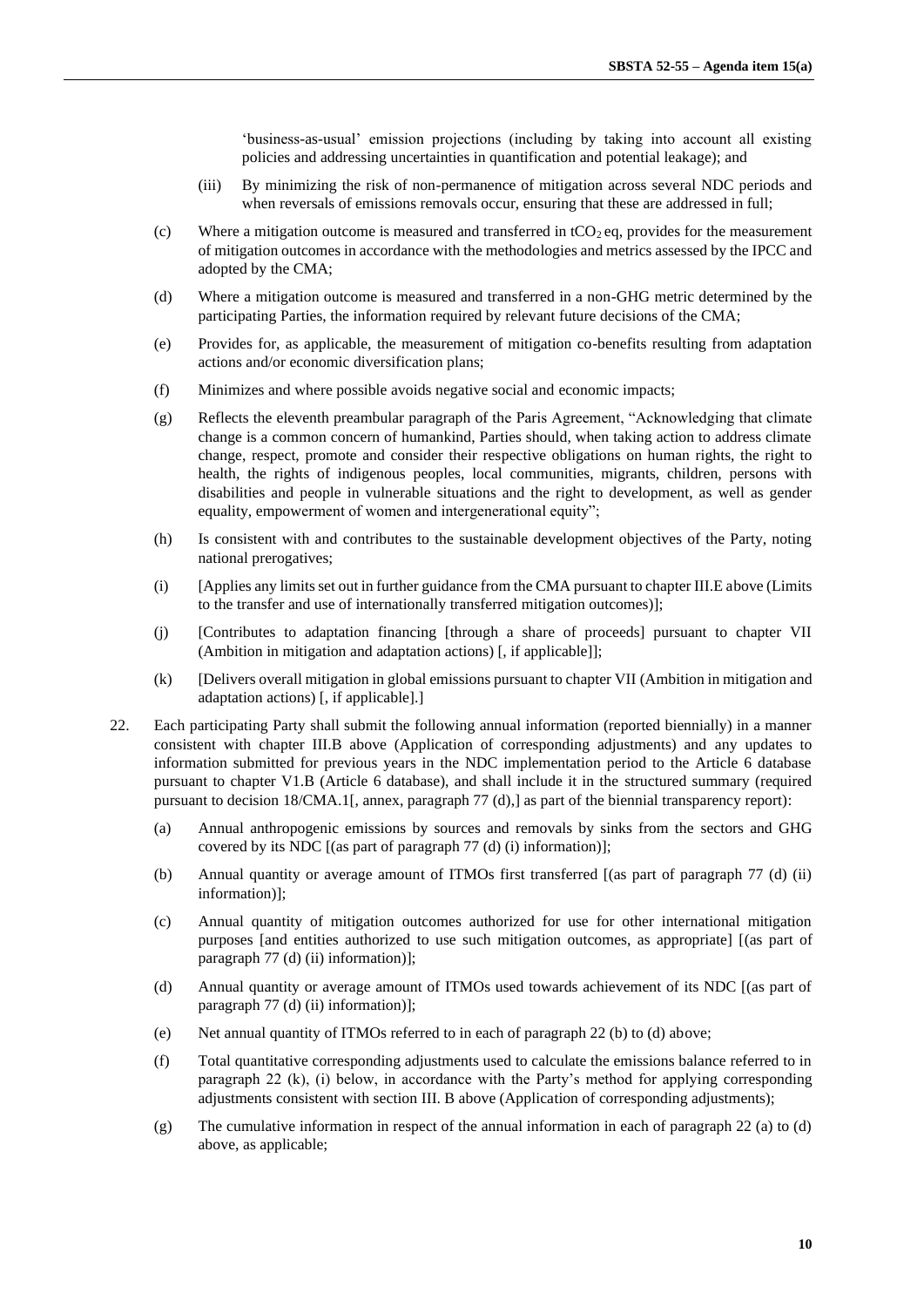- (h) [The annual level of the relevant non-GHG indicator that is being used by the Party to track progress towards the implementation and achievement of its NDC and was selected pursuant to paragraph 65, annex to decision 18/CMA.1;]
- (i) [Annual quantity of ITMOs first transferred and used from the quantified emission reductions from the policy or measure in the mitigation portion of the NDC] [as part of 77 (d) (iii) information];
- (j) For the information referred to in paragraph 22 (b) to (d) above, the amounts per the cooperative approach, sector, transferring Party, using Party and vintage of the ITMO) for each cooperative approach;
- (k) For metrics in:
	- (i) tCO2 eq, an annual emissions balance, as applicable, consistent with Chapter III. B (Application of corresponding adjustment) [(as part of paragraph 77 (d) (ii) information)]; and
	- (ii) Non-GHG determined by participating Parties, annual adjustments resulting in an annual adjusted indicator, consistent with paragraph 10 of chapter III.B above (Corresponding adjustments) and future guidance to be adopted by the CMA [(as part of paragraph 77 (d) (iii) information)];
- (l) In biennial transparency reports that contain information on the end year of the NDC implementation period, in its assessment of whether it has achieved the target(s) for its NDC pursuant to decision 18/CMA.1, paragraph 70, the application of the necessary corresponding adjustments consistent with chapter III above (Corresponding adjustments) and consistent with future decisions from the CMA.
- 23. Information submitted by a Party pursuant to this chapter that is not identified by that Party as confidential (Non-confidential information) shall be made public on the centralized accounting and reporting platform.

## **V. Review**

- 24. An Article 6 technical expert review consists of a desk or centralized review of the consistency of the information submitted by the Party under chapter IV, A and C above (Reporting) with this guidance. An Article 6 technical expert review shall be undertaken in a manner that minimizes burden on Parties and the secretariat.
- 25. An Article 6 technical expert review team shall review the information submitted pursuant to chapter IV A and C above (Reporting) in accordance with guidelines adopted by the CMA. To the extent possible, information submitted by all the participating Parties on a cooperative approach shall be reviewed as part of the review.
- 26. The Article 6 technical expert review team shall prepare a report on its review pursuant to paragraph 25 above, which may include recommendations to the participating Party on how to improve consistency with this guidance and relevant decisions of the CMA, including on how to address inconsistencies in quantified information that is reported under sections B and C of chapter IV above (Reporting) and/or identified by the secretariat as part of the consistency check.
- 27. The Article 6 technical expert review team shall forward its reports for consideration by the technical expert review referred to in chapter VII of the annex to decision 18/CMA.1 in accordance with the guidelines referred to in paragraph 25 above and the reports shall be made publicly available in the centralized accounting and recording platform.

# **VI. Recording and tracking**

### **A. Tracking**

28. Each participating Party shall have, or have access to, a registry for the purpose of tracking and shall ensure that such registry records, including through unique identifiers, as applicable: authorization, first transfer,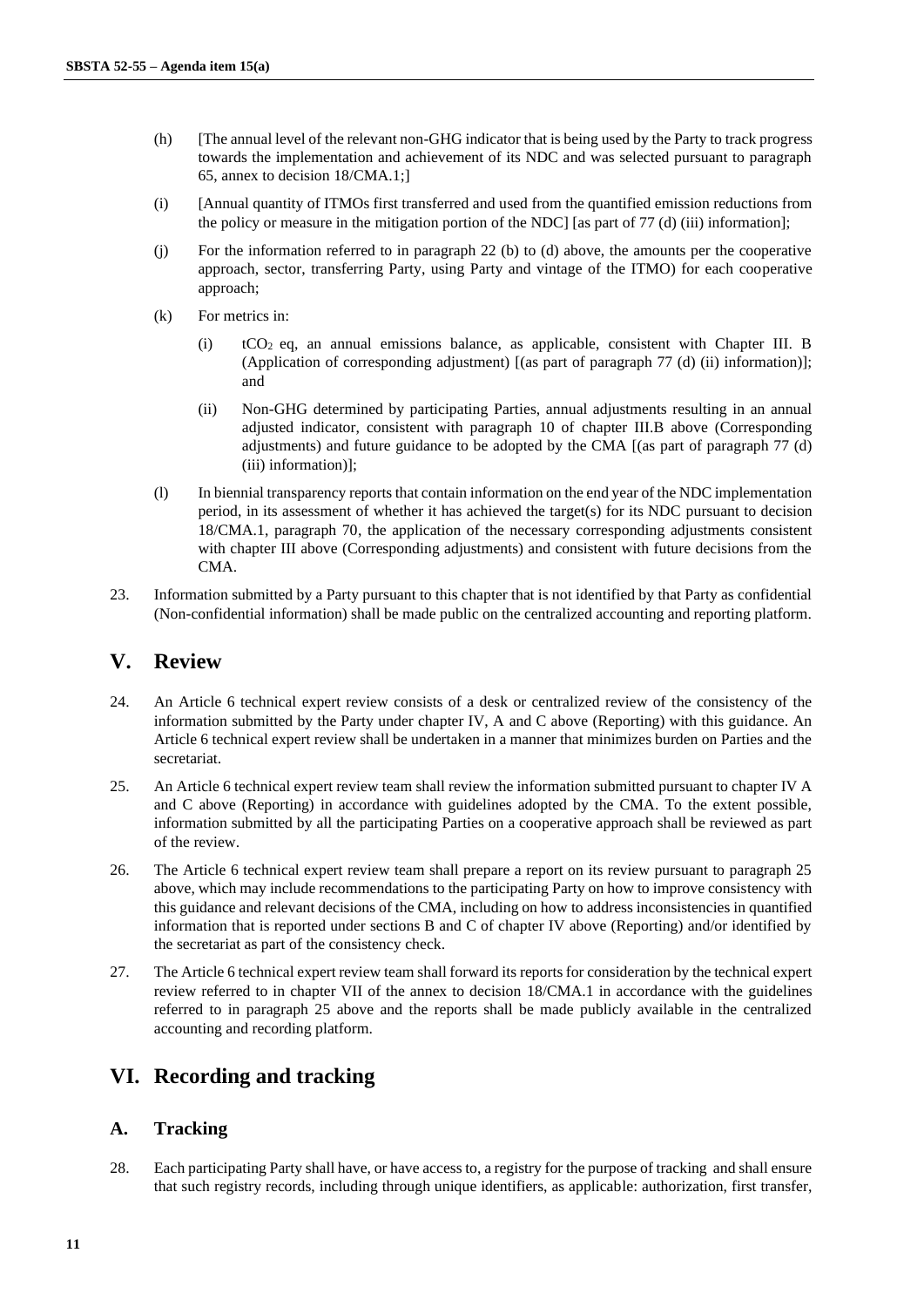transfer, acquisition, cancellation [[for overall mitigation in global emissions][or][as contributions of ITMOs towards adaptation finance [through a share of proceeds]]], use towards NDCs, authorization for use towards other international mitigation purposes, and voluntary cancellation, and shall have accounts as necessary.

- 29. The secretariat shall implement an international registry for participating Parties that do not have or do not have access to a registry. The international registry shall be able to perform the functions set out in paragraph 28 above.
- 30. The international registry shall be part of the centralized accounting and reporting platform referred to in chapter VI.C below (Centralized accounting and reporting platform).

### **B. Article 6 database**

- 31. For transparency in relation to cooperative approaches, to record and compile the information submitted by participating Parties pursuant to chapter IV sections B and C above (Reporting) and to support the review referred to in chapter V above (Review), the secretariat shall implement an Article 6 database as part of and integrated with the centralized accounting and reporting platform referred to in chapter VI.C below (Centralized accounting and reporting platform). The Article 6 database shall enable the following:
	- (a) Recording of corresponding adjustments and emissions balances and information on ITMOs first transferred, transferred, acquired, held, cancelled [[for overall mitigation of global emissions][or] as contributions of ITMOs towards adaptation finance [through a share of proceeds]]] and/or used by participating Parties, through identification of ITMOs by unique identifiers that identity at the minimum, the participating Party, vintage of underlying mitigation, activity type and sector;
	- (b) Identifying inconsistencies to be notified to the participating Party or participating Parties, as applicable.
- 32. The secretariat shall:
	- (a) Check the consistency of information reported by a participating Party pursuant to chapter IV above (Reporting) for recording in the Article 6 database, with the requirements of this guidance and including across the participating Parties in a cooperative approach (consistency check);
	- (b) Notify the participating Party(ies) of any inconsistencies identified in the information reported by the Party, including as compared to information reported by another participating Party;
	- (c) Provide information relevant to the participating Party's cooperative approach(es), including the consistency check to the Article 6 technical expert review team in accordance with the guidelines referred to in paragraph 25 above.
	- (d) Make non-confidential information in the consistency check publicly available on the centralized accounting and reporting platform.
- 33. Any amendments to the information recorded in the Article 6 database, including in response to any inconsistencies raised by the secretariat through the consistency check or as a result of recommendations arising from the Article 6 technical expert review pursuant to chapter V above (Review), shall be submitted by the participating Party to be recorded in the Article 6 database.

### **C. Centralized accounting and reporting platform**

- 34. For transparency in relation to cooperative approaches and to support the review referred to in chapter V above (Review), the secretariat shall establish and maintain a centralized accounting and reporting platform for publishing information submitted by participating Parties pursuant to chapter IV above (Reporting).
- 35. The secretariat shall:
	- (a) Maintain public information on cooperative approaches and ITMOs by extracting relevant nonconfidential information from the information submitted by participating Parties pursuant to chapter IV above (Reporting);